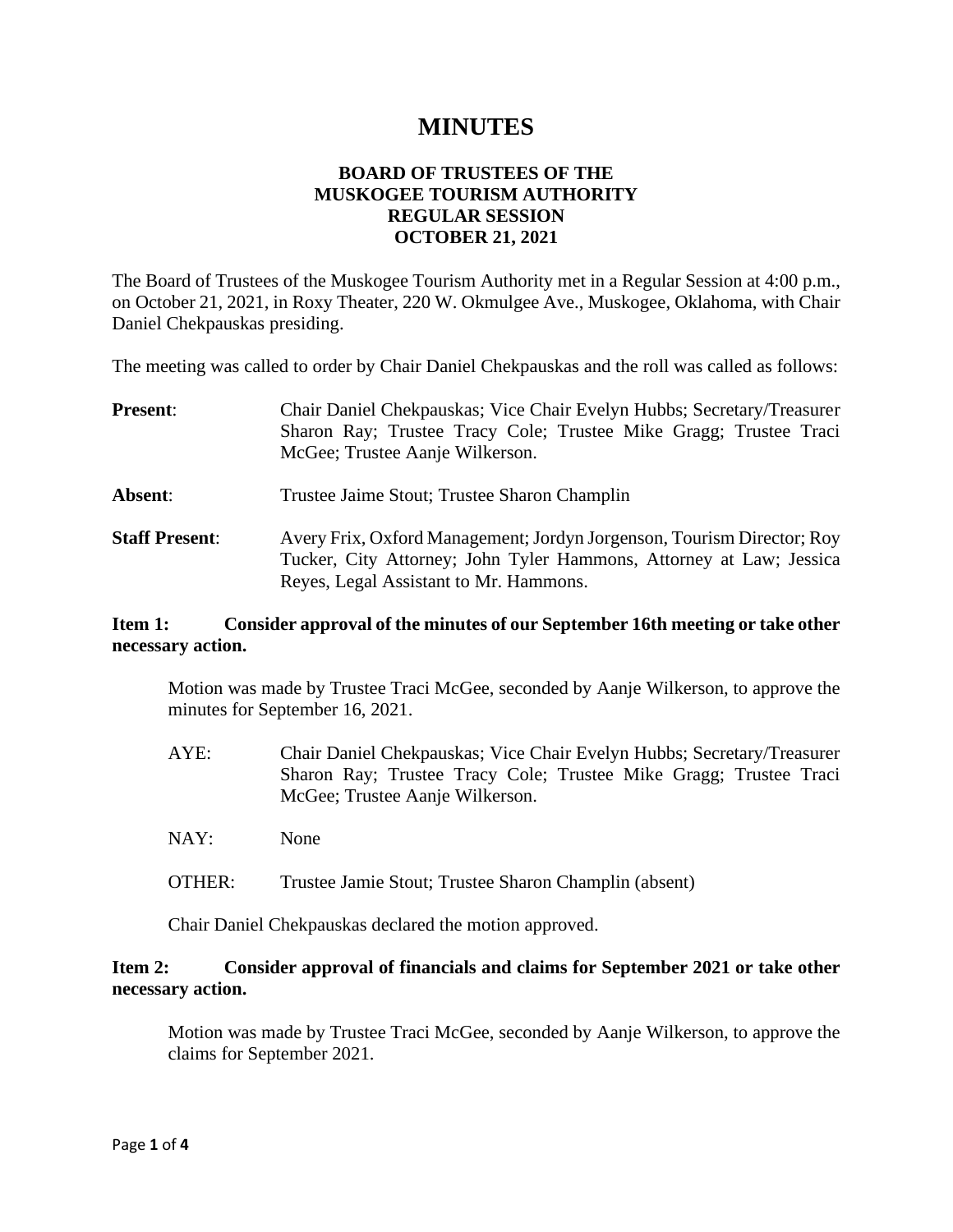| AYE: | Chair Daniel Chekpauskas; Vice Chair Evelyn Hubbs; Secretary/Treasurer |
|------|------------------------------------------------------------------------|
|      | Sharon Ray; Trustee Tracy Cole; Trustee Mike Gragg; Trustee Traci      |
|      | McGee; Trustee Aanje Wilkerson.                                        |
| NAY: | <b>None</b>                                                            |

OTHER: Trustee Jamie Stout; Trustee Sharon Champlin (absent)

Chair Daniel Chekpauskas declared the motion approved.

# **Item 3: Receive a presentation from the company Megaphone Pro Solutions, Inc. or take other necessary**

Chair Daniel Chekpauskas declared no action would be taken.

Trustee Jamie Stout entered the meeting at 4:07 PM

# **Item 4: Receive report from the Executive Director of Tourism or take other necessary action**

Tourism Director Jordyn Jorgenson presented a report on her activities since the Board's September 2021 meeting. Chair Daniel Chekpauskas declared no action would be taken.

# **Item 5: Consider approval of an amended tourism budget for fiscal year '21-22 or take other necessary action.**

Chair Daniel Chekpauskas declared no action would be taken.

# **Item 6: Consider approval of recommendations from the Advisory Committee or take other necessary action.**

Motion was made by Trustee Jaime Stout, seconded by Tracy Cole, to approve the grants as approved by the Advisory Committee.

- AYE: Chair Daniel Chekpauskas; Vice Chair Evelyn Hubbs; Secretary/Treasurer Sharon Ray; Trustee Tracy Cole; Trustee Mike Gragg; Trustee Traci McGee; Trustee Jaime Stout; Trustee Aanje Wilkerson.
- NAY: None
- OTHER: Trustee Sharon Champlin (absent)

Chair Daniel Chekpauskas declared the motion approved.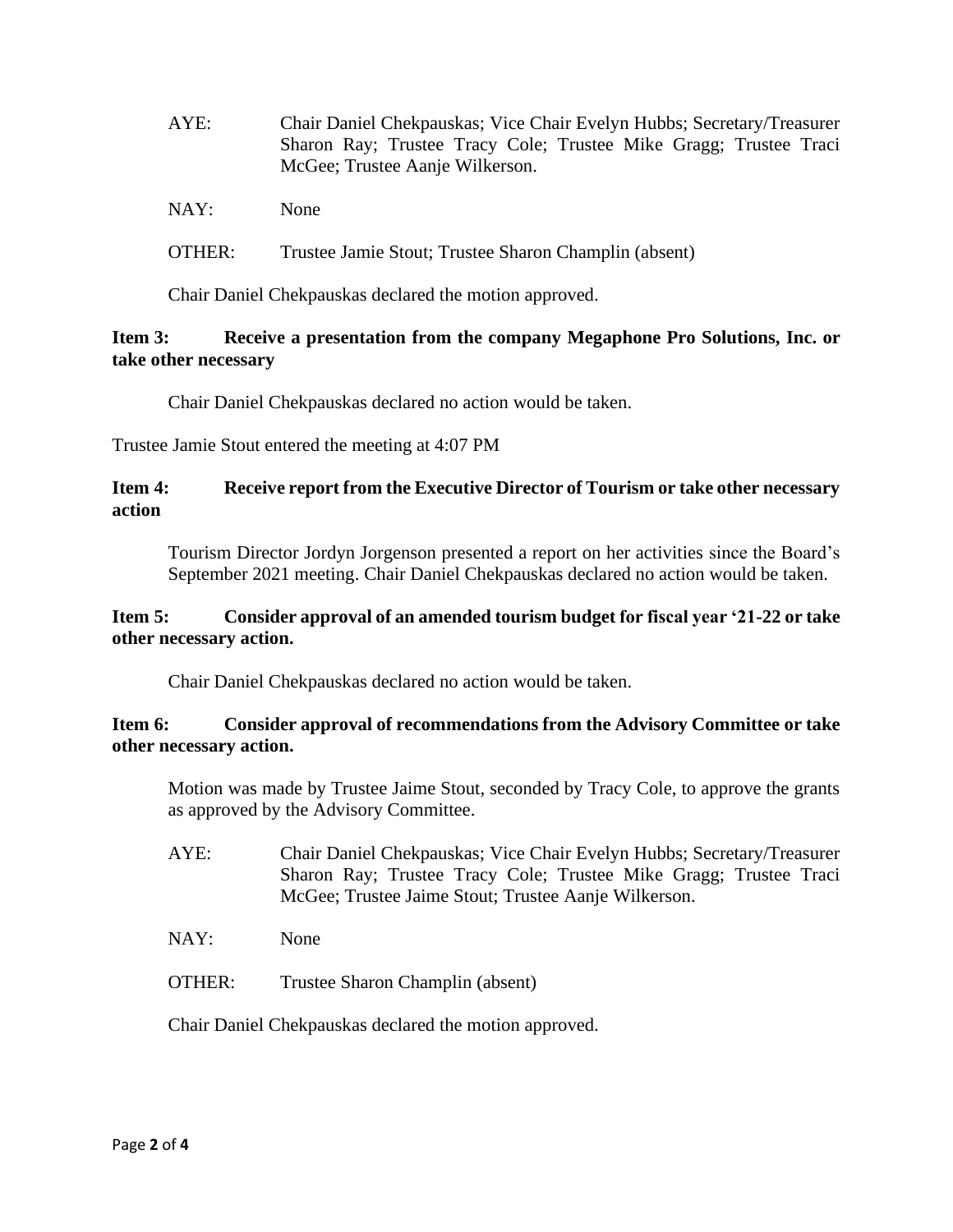### **Item 7: Consider approval of Amended Resolution No. 3 modifying expenditure limits of the Tourism Director or take other necessary action.**

Motion was made by Trustee Traci McGeee, seconded by Sharon Ray, to approve Amended Resolution No. 3 granting the Tourism Director authority to expend up to \$5,000.00 in a single transaction.

- AYE: Chair Daniel Chekpauskas; Vice Chair Evelyn Hubbs; Secretary/Treasurer Sharon Ray; Trustee Tracy Cole; Trustee Mike Gragg; Trustee Traci McGee; Trustee Jaime Stout; Trustee Aanje Wilkerson.
- NAY: None
- OTHER: Trustee Sharon Champlin (absent)

Chair Daniel Chekpauskas declared the motion approved.

### **Item 8: Discuss and consider the approval of Travel Allowances for Muskogee Tourism Authority employees and staff or take other necessary action.**

Motion was made by Trustee Tracy Cole, seconded by Jamie Stout, to provide a per diem travel allowance for all Muskogee Tourism Authority employees and staff at the rate prescribed by the Internal Revenue Service.

- AYE: Chair Daniel Chekpauskas; Vice Chair Evelyn Hubbs; Secretary/Treasurer Sharon Ray; Trustee Tracy Cole; Trustee Mike Gragg; Trustee Traci McGee; Trustee Jaime Stout; Trustee Aanje Wilkerson.
- NAY: None
- OTHER: Trustee Sharon Champlin (absent)

Chair Daniel Chekpauskas declared the motion approved.

#### **Item 9: Discuss and consider approval of an amendment to the Management Agreement with Oxford Productions, Inc. or take other necessary action.**

Motion was made by Trustee Jamie Stout, seconded by Daniel Chekpauskas, to table contract amendment until November 2021 meeting.

- AYE: Vice Chair Evelyn Hubbs; Trustee Jaime Stout; Trustee Aanje Wilkerson.
- NAY: Chair Daniel Chekpauskas; Secretary/Treasurer Sharon Ray; Trustee Tracy Cole; Trustee Mike Gragg; Trustee Traci McGee;
- OTHER: Trustee Sharon Champlin (absent)